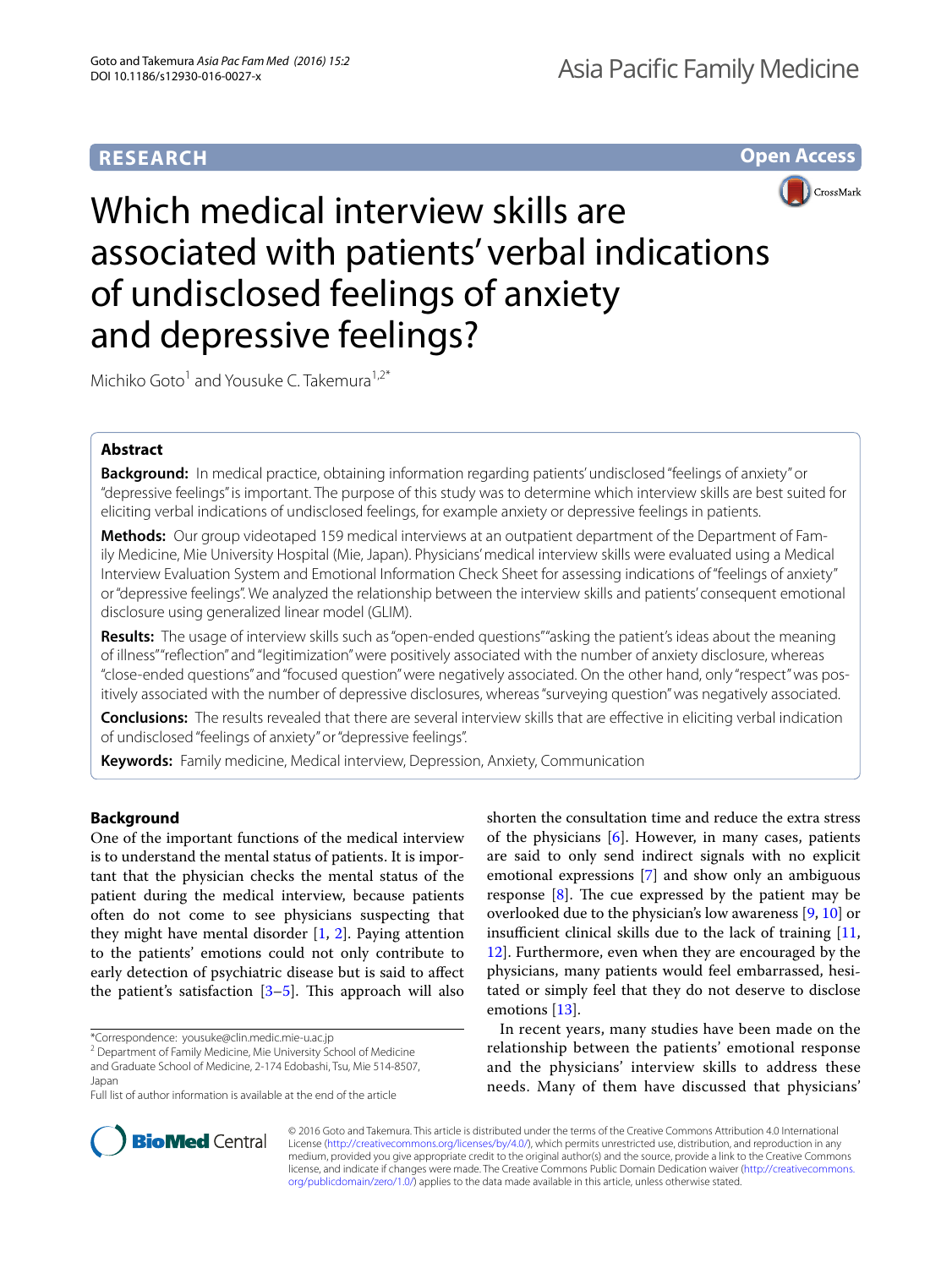communication skills should be employed to help patients' express their emotions [\[6](#page-5-4), [8](#page-5-6), [14,](#page-5-12) [15\]](#page-5-13). However, most of the reports on the patients' emotional response are made in the context of cancer treatment. Sufficient studies have not been made on the physicians' skills and the patients' emotional response during the common medical interviews like ones at primary care facilities.

The aim of the present study is to explore the association between physicians' interview skills and patients' disclosure about anxiety or depression in the primary care setting.

# **Methods**

## **Participants and procedures**

One hundred and fifty nine different new patients (74 males and 85 females) participated in this observational, cross-sectional study. They are patients at outpatient department of the Department of Family Medicine of large-scale hospital, Japan. The patients came from both rural and urban areas and were from a wide range of socioeconomic classes. All of the patients were over 15 years of age, and most patients generally had common medical problems such as hypertension, hypercholesterolemia, and diabetes. First, we checked whether this was a first visit and asked if the prospective participant were willing to participate, and if he or she declined, no further effort was made. Second, we gave them instructions about the purpose and meaning of the study and told them that they could decline from this study anytime when they want to. Third, we obtained each participant's signature. Parental permission was obtained for patients whose age is less than 20 years old.

Each patient was interviewed by one of 26 family physicians, 98 family medicine residents, or 35 medical students having family medicine clinical clerkship. These interviews were videotaped for evaluation.

Informed consents were obtained from patients and physicians prior to any observation of the medical interviews. The research protocol of this study was approved by the Research Ethical Committee of the Mie University School of Medicine.

## **Outcome measurements**

The videotaped medical interview skills were reviewed by trained researchers using the Takemura Medical Interview Rating Scale (TMIRS) (Table [1](#page-2-0)) [[16](#page-5-14)]. Some systems of the Roter interaction analysis system were used to build this scale [\[17](#page-5-15)]. "Feelings of anxiety" and "depressive feelings" were also operationally defined (Table [2\)](#page-2-1). These items were all combined into a single sheet to allow us to count the skills that doctor's used and patients' emotional responses.

This scale was assessed for reliability. First, for each videotaped interview, an evaluator used the scale to evaluate the number of skills used by the physician. Second, the same evaluator did a second review a random selection of 25 interviews 2 months after the first review. The kappa value was calculated and found to be 0.93.

Interview length was considered as a confounder, because longer interview duration was presumed to positively influence our findings [\[18\]](#page-5-16). In addition, patients' sex, sex matching between patient and physician, and affiliation (student, resident and family physician) were also obtained as other possible confounders.

### **Statistical analyses**

Demographic data were obtained first. Then, we used a generalized linear model (GLM) to assess the relationship between a physician's use of these interview skills and verbal indications of feelings of anxiety or depression. Because our observation of physicians' interview skills and patients' emotional disclosures were recorded as count data, we modeled the relationship using the Poisson distributions and log link function. After the generalized linear model was estimated, we verified the variance inflation factors of each independent variable and the covariates (VIF). Finally, we evaluated goodness of fit of the estimated model using Akaike Information Criteria (AIC).

Statistical significance was set as  $p < 0.05$  for all measures. We used R version 3.1.1 [\[19](#page-5-17)] for statistical analyses. Generalized linear model analyses were conducted using the "glm" function. There was no missing data.

# **Results**

Characteristics of patients and physicians are shown in Table [3](#page-3-0). Additionally, the table shows basic statistics including mean value, standard deviations, and quartile values of each interview skill and emotional disclosure.

The estimated model for disclosures of anxiety is shown in Table [4](#page-3-1), and the estimated model about that of depression is shown in Table [5.](#page-4-0) For the purposes of our analyses, only modified models will be considered.

Patients' disclosures of anxiety were positively associated with "open-ended questions" "legitimization" "reflection" and "asking the patient's idea about the meaning of the illness (meaning of the illness)". Conversely, they were negatively associated with "close-ended questions" and "focused questions". As none of the interview-skills and covariates showed VIF above 10 (data not shown), multicollinearity which was found to be within acceptable norms [[20–](#page-5-18)[23](#page-5-19)].

Patients' disclosures of depression were positively associated with "respect for patients" and negatively associated with "survey questions". As with the result for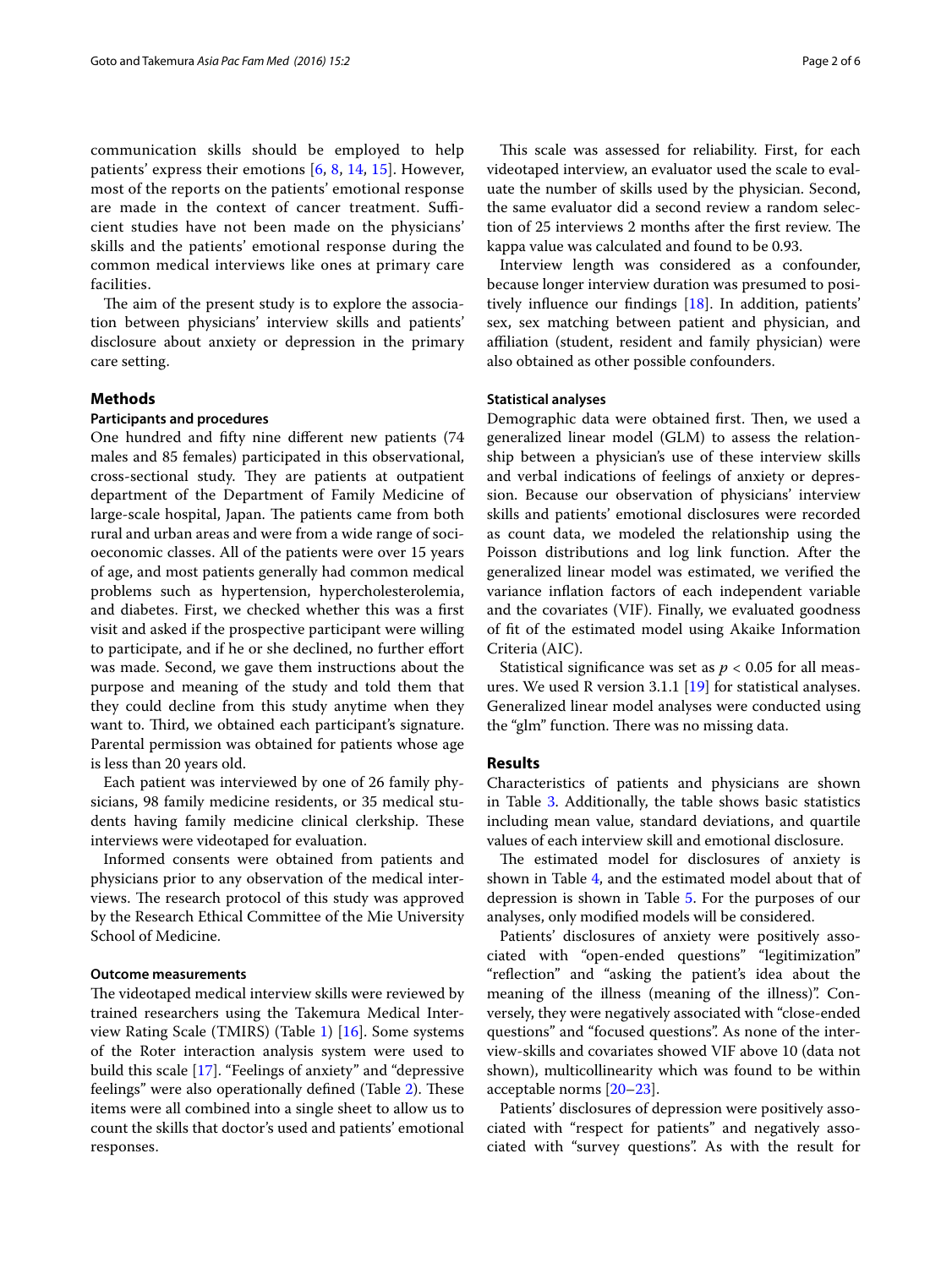| <b>Medical inter skill</b>                                     | <b>Definition</b>                                                                                                                                                                                                                                                                                       |
|----------------------------------------------------------------|---------------------------------------------------------------------------------------------------------------------------------------------------------------------------------------------------------------------------------------------------------------------------------------------------------|
| Open-ended questions                                           | An open-ended question invites the patient to use his or her own judgment in deciding<br>what topics and problems to emphasize. These questions invite patients to describe<br>their problems by using their own vocabulary and personal experience of their symp-<br>toms                              |
| Close-ended questions                                          | A question which can be answered by Yes/No or a single word                                                                                                                                                                                                                                             |
| Survey questions                                               | A question after summarization (the summary) to survey the problem, and whether the<br>patient has other problems or not                                                                                                                                                                                |
| Focused questions                                              | The question for understanding clearly the contents which a patient is going to tell and<br>not a close-ended question but in-between open-ended questions and close-ended<br>questions. In other words, questions which slightly limited the range of the answer. For<br>example, "Where is the pain?" |
| Requests for feelings                                          | Direct requests for the patient's own feelings                                                                                                                                                                                                                                                          |
| Asking the patient's ideas about the<br>meaning of the illness | Directly asking the patient what he or she thinks could be causing the symptom                                                                                                                                                                                                                          |
| Asking the patient's preferences about<br>the examination      | Directly asking the patient what kind of examination he or she would like to have or not<br>have                                                                                                                                                                                                        |
| Summarization                                                  | Attempts on the physician's part to summarize the information settled to some extent that<br>he or she has just received from the patient                                                                                                                                                               |
| Reflection                                                     | The physician's statement of an observed feeling or emotion in the patient                                                                                                                                                                                                                              |
| Legitimization                                                 | An intervention that specifically communicates acceptance and validation of the patient's<br>emotional experience                                                                                                                                                                                       |
| Personal support                                               | Letting the patient know that the doctor is there for the patient and wants to help                                                                                                                                                                                                                     |
| Partnership                                                    | Letting the patient feel a sense of partnership                                                                                                                                                                                                                                                         |
| Respect for patients                                           | Respectful communication strategies, such as addressing the patient by name or giving<br>affirmative comments                                                                                                                                                                                           |

## <span id="page-2-0"></span>**Table 1 Definition of each medical interview skill (Medical Interview Evaluation System)**

# <span id="page-2-1"></span>**Table 2 Definition of feelings of anxiety and depressive feelings**

Feelings of anxiety The state of feeling nervous or worried that something bad is going to happen Linguistic expressions: scary, sleepless, anorexic, get scared, something wrong, apprehensive about, painful, concerned about, etc. Depressive feelings Unhappy, disappointed, or suicidal feelings Linguistic expressions: despair, feel like dying, boring, not fun, unhappy, not interesting in something, etc.

disclosures of anxiety, multicollinearity was found to be within acceptable limits, with no VIF above than 10 (data not shown).

We compared the respective association strengths of the various independent variables. "Open-ended questions" and "legitimization" were found to have the strongest association with respect to indications of undisclosed "feelings of anxiety". "Close-ended questions" and "focused question" were also significant; however, their respective association strengths were close to zero. As for depression, "survey questions" and "respect for patients" were the only notable associations.

# **Discussion**

There were differences in which skills were effective for eliciting feelings of anxiety and depression clearly.

"Open-ended questions" "meaning of the illness" "reflection" and "legitimization" had a positive association with indications of "feelings of anxiety".

"Open-ended questions" were effective for eliciting patients' feelings of anxiety, but "close-ended questions" or "focused questions" were not. A lot of previous studies recommended using the open-ended questions to soliciting patients' information [[24](#page-5-20)[–26](#page-5-21)] and the result of this study is in agreement with these investigations.

Previous study showed that "reflection" and "legitimization" were associated with patient satisfaction [[16](#page-5-14)]. Another study also identified a significant positive association between the amount of information elicited from patients and patient satisfaction [[27\]](#page-5-22). Furthermore, an investigation also indicated that patient satisfaction is associated with discussion of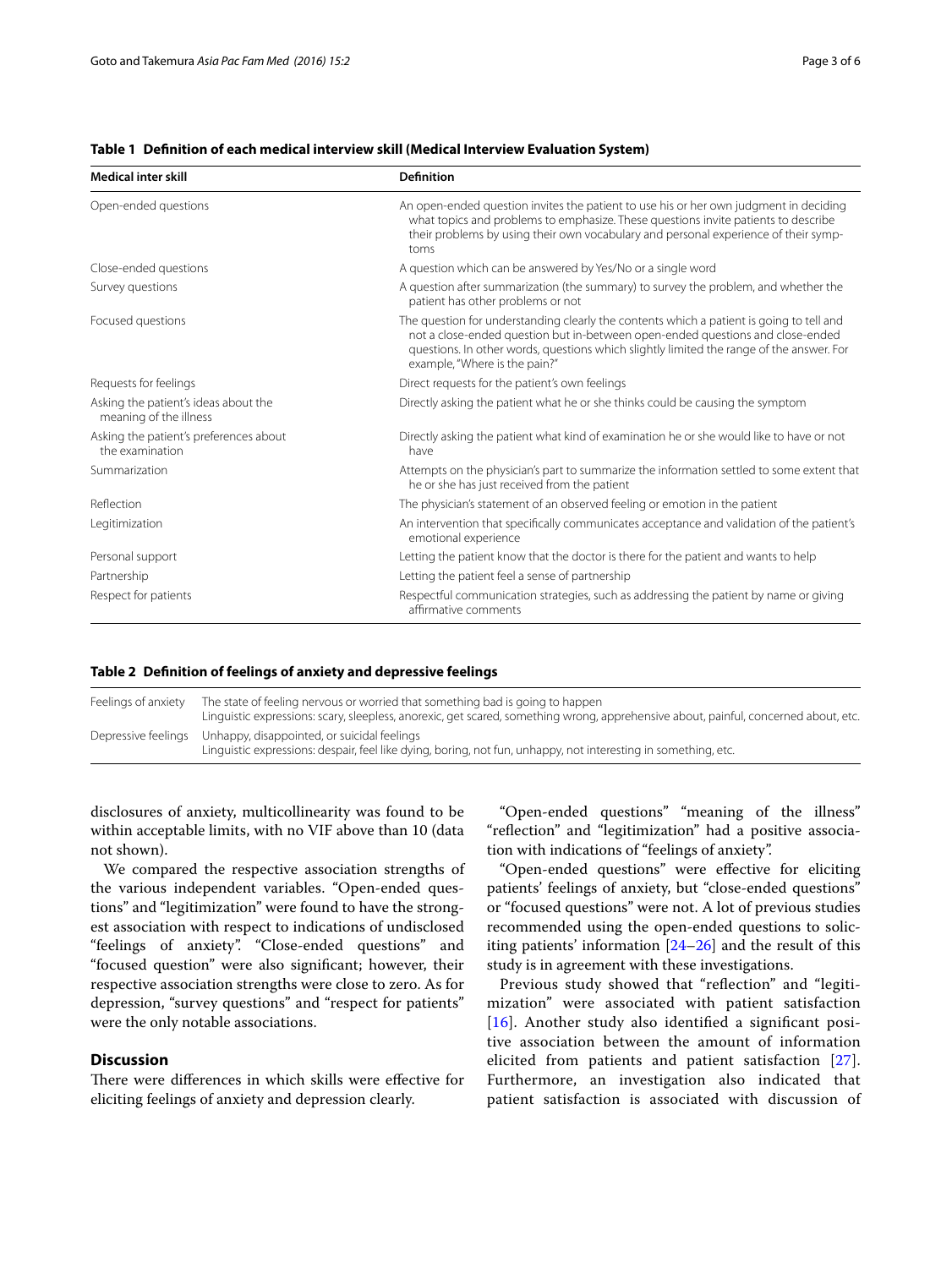| <b>Medical interview skill</b>      | Mean                 | SD                          | <b>Quartiles</b> |                |                |                |                |  |  |
|-------------------------------------|----------------------|-----------------------------|------------------|----------------|----------------|----------------|----------------|--|--|
|                                     |                      |                             | 0(%)             | 25 (%)         | 50 (%)         | 75 (%)         | 100 (%)        |  |  |
| Demographic                         |                      |                             |                  |                |                |                |                |  |  |
| Sex of patients                     | Male: 74; female: 85 |                             |                  |                |                |                |                |  |  |
| Sex matching                        |                      | Matched: 83; not matched 76 |                  |                |                |                |                |  |  |
| Interview skills                    |                      |                             |                  |                |                |                |                |  |  |
| Open-ended questions                | 0.6                  | 0.5                         | $\circ$          | $\circ$        | 1              | $\mathbf{1}$   | 1              |  |  |
| Close-ended questions               | 43.7                 | 20.5                        | 0                | 29             | 44             | 55             | 124            |  |  |
| Focused questions                   | 7.7                  | 6.2                         | 0                | $\overline{4}$ | $\overline{7}$ | 10             | 51             |  |  |
| Survey questions                    | 0.5                  | 1.2                         | 0                | $\circ$        | $\mathbf{0}$   | -1             | 14             |  |  |
| Request for feelings                | 0.1                  | 0.4                         | $\Omega$         | $\Omega$       | $\Omega$       | $\Omega$       | 3              |  |  |
| Meaning of the illness              | 0.5                  | 0.6                         | $\Omega$         | $\Omega$       | $\Omega$       |                | 4              |  |  |
| Preference                          | 0.3                  | 0.5                         | $\Omega$         | $\Omega$       | $\Omega$       |                | $\mathfrak{D}$ |  |  |
| Summarization                       | 0.4                  | 0.5                         | $\Omega$         | $\Omega$       | $\mathbf 0$    | $\overline{1}$ | $\overline{2}$ |  |  |
| Reflection                          | 0.4                  | 0.5                         | 0                | 0              | 1              | 3              | 23             |  |  |
| Legitimization                      | 0.4                  | 0.9                         | 0                | $\circ$        | $\mathbf{0}$   | $\mathbf{0}$   | $\overline{4}$ |  |  |
| Personal support                    | 0.1                  | 0.5                         | 0                | $\Omega$       | $\mathbf{0}$   | $\Omega$       | $\overline{4}$ |  |  |
| Partnership                         | 0.0                  | 0.1                         | $\Omega$         | 0              | $\mathbf{0}$   | $\mathbf{0}$   | 1              |  |  |
| Respect for patients                | 2.2                  | 2.1                         | 0                |                | $\overline{2}$ | 3              | 13             |  |  |
| Emotional disclosures               |                      |                             |                  |                |                |                |                |  |  |
| Anxiety                             | 3.4                  | 4.6                         | 0                |                | $\overline{2}$ | 5              | 41             |  |  |
| Depression                          | 0.3                  | 0.9                         | 0                | $\Omega$       | $\mathbf 0$    | $\mathbf 0$    | 32             |  |  |
| Confounder                          |                      |                             |                  |                |                |                |                |  |  |
| Mean duration<br>of interview (sec) | 1356.5               | 730.1                       | 133              | 834            | 1205           | 1753           | 4062           |  |  |

<span id="page-3-0"></span>

|  | Table 3 Basic statistics of emotional disclosures, interview skills and covariates |  |  |  |  |  |
|--|------------------------------------------------------------------------------------|--|--|--|--|--|
|--|------------------------------------------------------------------------------------|--|--|--|--|--|

# <span id="page-3-1"></span>**Table 4 Estimated model of physician's interview style on number of disclosure about anxiety by patients**

| <b>Item</b>                  | Crudeb          |           |          |         | <b>Modified</b> <sup>a</sup> |           |          |         |
|------------------------------|-----------------|-----------|----------|---------|------------------------------|-----------|----------|---------|
|                              | <b>Estimate</b> | <b>SE</b> | z value  | p       | <b>Estimate</b>              | <b>SE</b> | z value  | p       |
| Intercept <sup>c</sup>       | 0.389           | 0.154     | 2.529    | 0.011   | 0.234                        | 0.329     | 0.712    | 0.477   |
| Open-ended questions         | 0.189           | 0.096     | 1.975    | 0.048   | 0.282                        | 0.100     | 2.821    | 0.005   |
| Close-ended questions        | 0.004           | 0.003     | 1.317    | 0.188   | $-0.008$                     | 0.004     | $-2.241$ | 0.025   |
| Focused questions            | $-0.008$        | 0.008     | $-0.973$ | 0.331   | $-0.018$                     | 0.009     | $-2.053$ | 0.040   |
| Survey questions             | $-0.044$        | 0.031     | $-1.414$ | 0.157   | $-0.041$                     | 0.032     | $-1.308$ | 0.191   |
| Requests for feelings        | 0.160           | 0.080     | 2.006    | 0.045   | $-0.004$                     | 0.080     | $-0.050$ | 0.960   |
| Meaning of the illness       | 0.207           | 0.069     | 2.995    | 0.003   | 0.157                        | 0.070     | 2.256    | 0.024   |
| Preference about examination | $-0.077$        | 0.093     | $-0.828$ | 0.408   | $-0.033$                     | 0.092     | $-0.361$ | 0.718   |
| Summarization                | $-0.134$        | 0.102     | $-1.317$ | 0.188   | $-0.175$                     | 0.104     | $-1.683$ | 0.092   |
| Reflection                   | 0.066           | 0.012     | 5.533    | < 0.001 | 0.066                        | 0.013     | 5.195    | < 0.001 |
| Legitimization               | 0.285           | 0.049     | 5.779    | < 0.001 | 0.205                        | 0.051     | 4.014    | < 0.001 |
| Personal support             | 0.009           | 0.092     | 0.093    | 0.926   | $-0.041$                     | 0.094     | $-0.435$ | 0.663   |
| Partnership                  | $-0.982$        | 0.593     | $-1.654$ | 0.098   | $-0.543$                     | 0.607     | $-0.895$ | 0.371   |
| Respect for patients         | 0.070           | 0.024     | 2.899    | 0.004   | $-0.002$                     | 0.028     | $-0.079$ | 0.937   |

Model was estimated using generalized linear model. Dependent variable was number of disclosure about anxiety

*SE* standard error

<sup>a</sup> Patient's sex, physician's title, sex matching between the patient and the physician, and duration of interview were modified as covariates. AIC was 768.85

 $<sup>b</sup>$  Akaike information criteria (AIC) was 810.00. AIC is an index of goodness of fit for the estimated model by generalized linear model</sup>

 $c$  Intercept is the value of dependent variable when all the independent variables were zero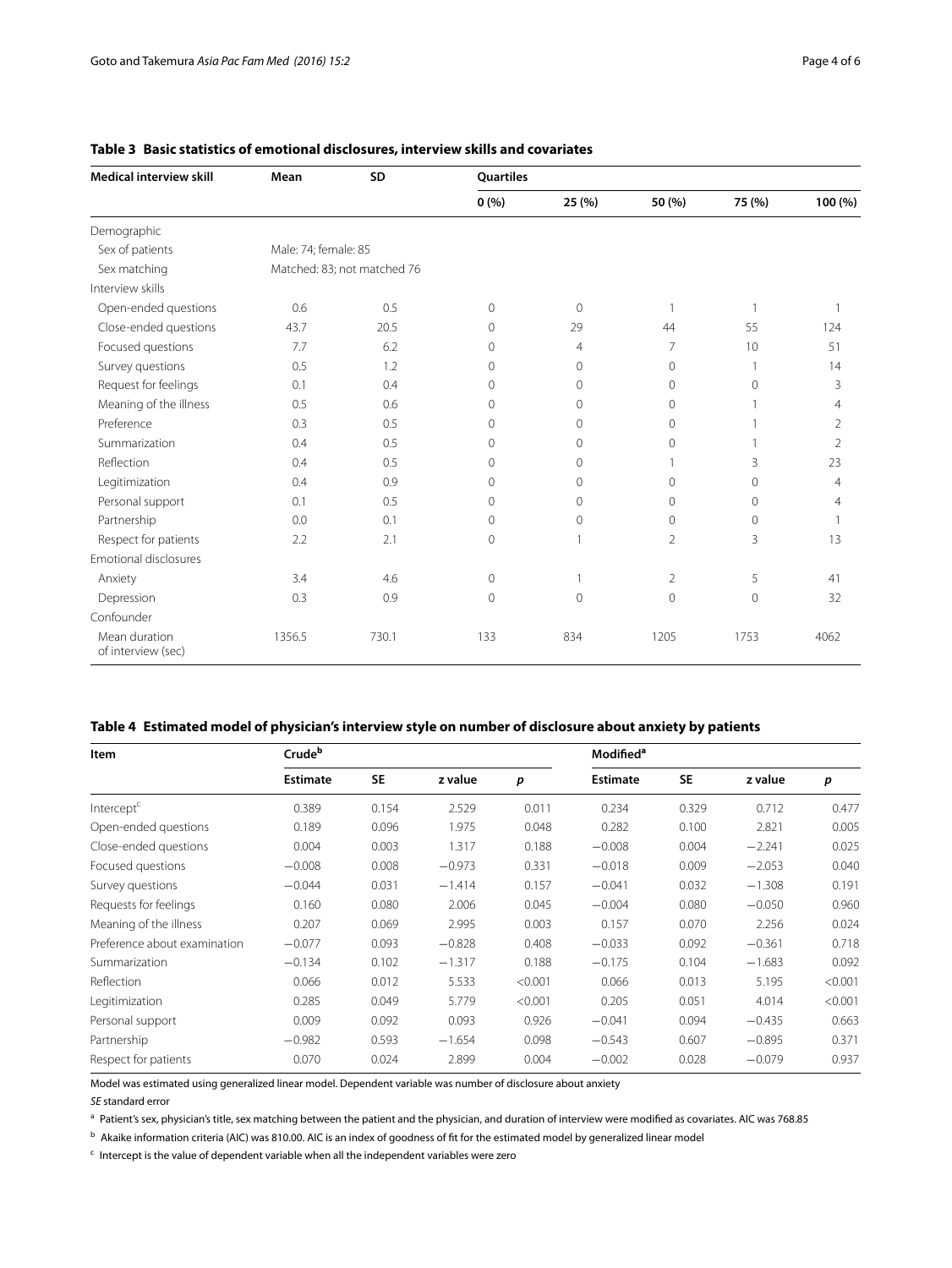| Item                         | Crudeb          |           |          |         | Modified <sup>a</sup> |           |          |         |
|------------------------------|-----------------|-----------|----------|---------|-----------------------|-----------|----------|---------|
|                              | <b>Estimate</b> | <b>SE</b> | z value  | p       | <b>Estimate</b>       | <b>SE</b> | z value  | p       |
| Intercept <sup>c</sup>       | $-2.478$        | 0.440     | $-5.630$ | < 0.001 | $-4.596$              | 0.992     | $-4.634$ | < 0.001 |
| Open-ended questions         | $-0.458$        | 0.231     | $-1.984$ | 0.047   | $-0.379$              | 0.258     | $-1.469$ | 0.142   |
| Close-ended questions        | 0.014           | 0.008     | 1.793    | 0.073   | $-0.008$              | 0.009     | $-0.924$ | 0.355   |
| Focused questions            | 0.029           | 0.012     | 2.379    | 0.017   | 0.004                 | 0.013     | 0.325    | 0.745   |
| Survey questions             | $-0.089$        | 0.049     | $-1.825$ | 0.068   | $-0.115$              | 0.052     | $-2.192$ | 0.028   |
| Requests for feelings        | 0.622           | 0.156     | 3.978    | < 0.001 | 0.049                 | 0.158     | 0.313    | 0.754   |
| Meaning of the illness       | 0.129           | 0.174     | 0.742    | 0.458   | $-0.065$              | 0.194     | $-0.334$ | 0.738   |
| Preference about examination | $-0.559$        | 0.242     | $-2.308$ | 0.021   | $-0.085$              | 0.230     | $-0.367$ | 0.713   |
| Summarization                | $-0.008$        | 0.264     | $-0.031$ | 0.975   | $-0.179$              | 0.297     | $-0.605$ | 0.545   |
| Reflection                   | $-0.010$        | 0.030     | $-0.338$ | 0.736   | 0.009                 | 0.035     | 0.267    | 0.789   |
| Legitimization               | 0.350           | 0.142     | 2.462    | 0.014   | 0.007                 | 0.173     | 0.039    | 0.969   |
| Personal support             | 0.068           | 0.150     | 0.454    | 0.650   | $-0.218$              | 0.164     | $-1.331$ | 0.183   |
| Partnership                  | $-15.362$       | 828.283   | $-0.019$ | 0.985   | $-15.020$             | 982.600   | $-0.015$ | 0.988   |
| Respect for patients         | 0.344           | 0.053     | 6.523    | < 0.001 | 0.215                 | 0.065     | 3.293    | 0.001   |

<span id="page-4-0"></span>**Table 5 Estimated model of physician's interview style on number of disclosure about depression by patients**

Model was estimated using generalized linear model. Dependent variable was number of disclosure about depression

*SE* standard error

<sup>a</sup> Patient's sex, physician's title, sex matching between the patient and the physician, and duration of interview were modified as covariates. AIC was 286.96

<sup>b</sup> Akaike information criteria (AIC) was 322.39. AIC is an index of goodness of fit for the estimated model by generalized linear model

<sup>c</sup> Intercept is the value of dependent variable when all the independent variables were zero

emotional distress [[3,](#page-5-2) [4,](#page-5-23) [28](#page-5-24)]. This study might provide an explanation as to why "reflection" and "legitimization" have been shown to increase patient satisfaction, as enhanced disclosure has been shown to increase patients' satisfaction.

"Meaning of the illness" was effective for eliciting patient's feelings of anxiety, but "close-ended questions" and "focused questions" might conceal it. That results are in accordance with the previous investigation that patients are more likely talk about psychosocial issues in the atmosphere created when a physician uses less close-ended questions and less dominating [\[3](#page-5-2), [4\]](#page-5-23). These results may show it is difficult for patients to express their anxieties when the patients were asked to verbalize the feeling directly by "close-ended questions" or "focused questions".

In this study, "respect for patients" had positive association with indications of feelings of depression. Previous research showing that patients were more willing to divulge personal information; such as therapeutic, lifestyle, and psychosocial information to physicians who show respect supports the result of this study [\[29](#page-5-25)]. Cape and McCulloch also explored patients' reasons for not presenting emotional problems in medical interviews and they found that 45 percent of reasons related to psychological embarrassment or hesitation to trouble the general practitioner or family physician [[13\]](#page-5-11). Their result shares similarity in our result.

# **Strength and limitations**

Strength of this study is the use of an objective method to assess medical interview skills and patients' emotion. Conversely, there are several limitations. First, there may be other confounding factors not measured in this study; for example, other relevant patient background information, non-verbal communications, and so on. Second, it is difficult to evaluate subjective information such as mental feelings objectively.

# **Conclusions**

This study reveals that several interview skills including "open-ended questions" "legitimization" would be effective in eliciting undisclosed "feelings of anxiety". On the other hand, "respect for patients" was associated with undisclosed "depressive feelings".

#### **Authors' contributions**

MG conceived of the study, analyzed and interpreted the videotaped data and drafted the manuscript. YT participated in the design of the study, revised it critically for important intellectual content, performed the statistical analysis and drafted the manuscript. Both authors contributed to defining the research question, participated in the coordination of the study. Both authors read and approved the final manuscript.

#### **Author details**

<sup>1</sup> Department of Education and Research in Family and Community Medicine, Mie University Graduate School of Medicine, 2-174 Edobashi, Tsu, Mie 514-8507, Japan. <sup>2</sup> Department of Family Medicine, Mie University School of Medicine and Graduate School of Medicine, 2-174 Edobashi, Tsu, Mie 514-8507, Japan.